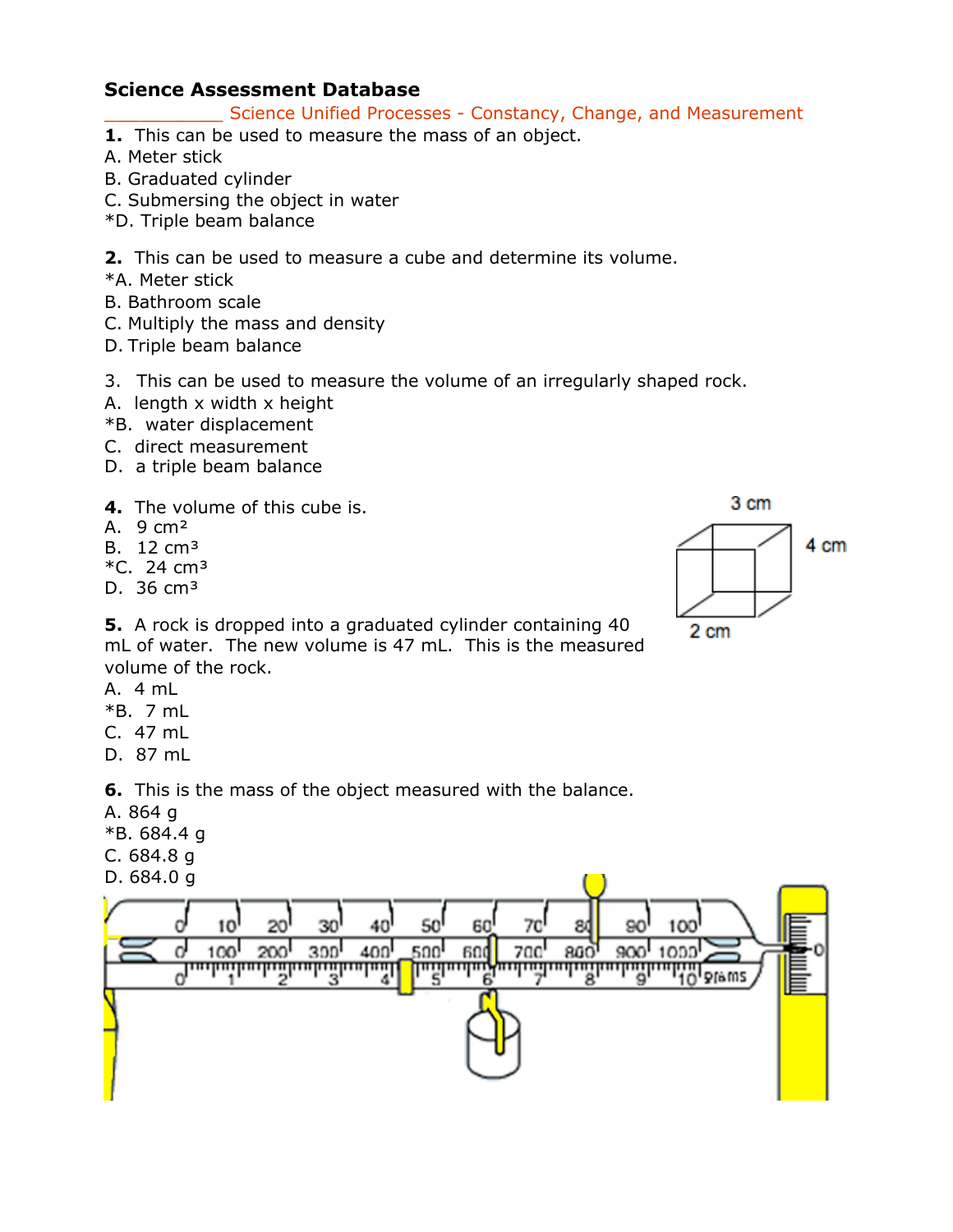- **7.** This is the volume of the liquid in the graduated cylinder.
- A. 30 mL
- $*$ B. 32 mL
- C. 34 g
- D. 34 mL

**8.** Volume of an irregularly shaped piece of rock can be found with this.

- A. length x width x height
- B. place it on a triple beam balance
- C. put it in a beaker
- \*D. use water displacement



**9.** A rock with the volume of is 8 cm<sup>3</sup> and a mass of 16 g has this density.

A.  $.5 \, g/cm<sup>3</sup>$ 

- B. 1.0 g/  $cm<sup>3</sup>$
- $^{\ast}$ C. 2 g/ cm<sup>3</sup>
- D.  $128$  g/  $cm<sup>3</sup>$

**10.** Measuring the density of gasses is difficult because of this.

- A. They cannot be trapped.
- B. They are often poisonous .
- C. They have a large mass.

\*D. They have very changeable volumes.

**11**. A group of students measured the volume of .1 g of air as being 100 cm3 . These measurements would suggest the density of this air as.

 $*A. .001$  g/ cm<sup>3</sup>

- B. .01 g/cm
- C.  $1 \frac{q}{cm^3}$
- D. 1.0 g/cm3

**12.** A rock dropped in a graduated cylinder raises the level of water from 20 to 35 mL. The rock has a mass of 45 g. This would suggest the rock has this density. A. 1.3 g/  $cm<sup>3</sup>$ 

- B. 2.3 g/  $cm<sup>3</sup>$
- $*C.$  3.0 g cm<sup>3</sup>
- D.  $4.5$  g/ cm<sup>3</sup>

**13.** When poured into a graduated cylinder the volume of a liquid is measured as 75 mL. When the liquid and graduated cylinder are placed on a balance, the mass is measured as 125 g. The empty graduated cylinder has a mass of 50 g. This suggests the density of the liquid as this.

- A. .1 g/mL
- \*B. 1 g/mL

C. 2.2 g/mL

D. 22g/mL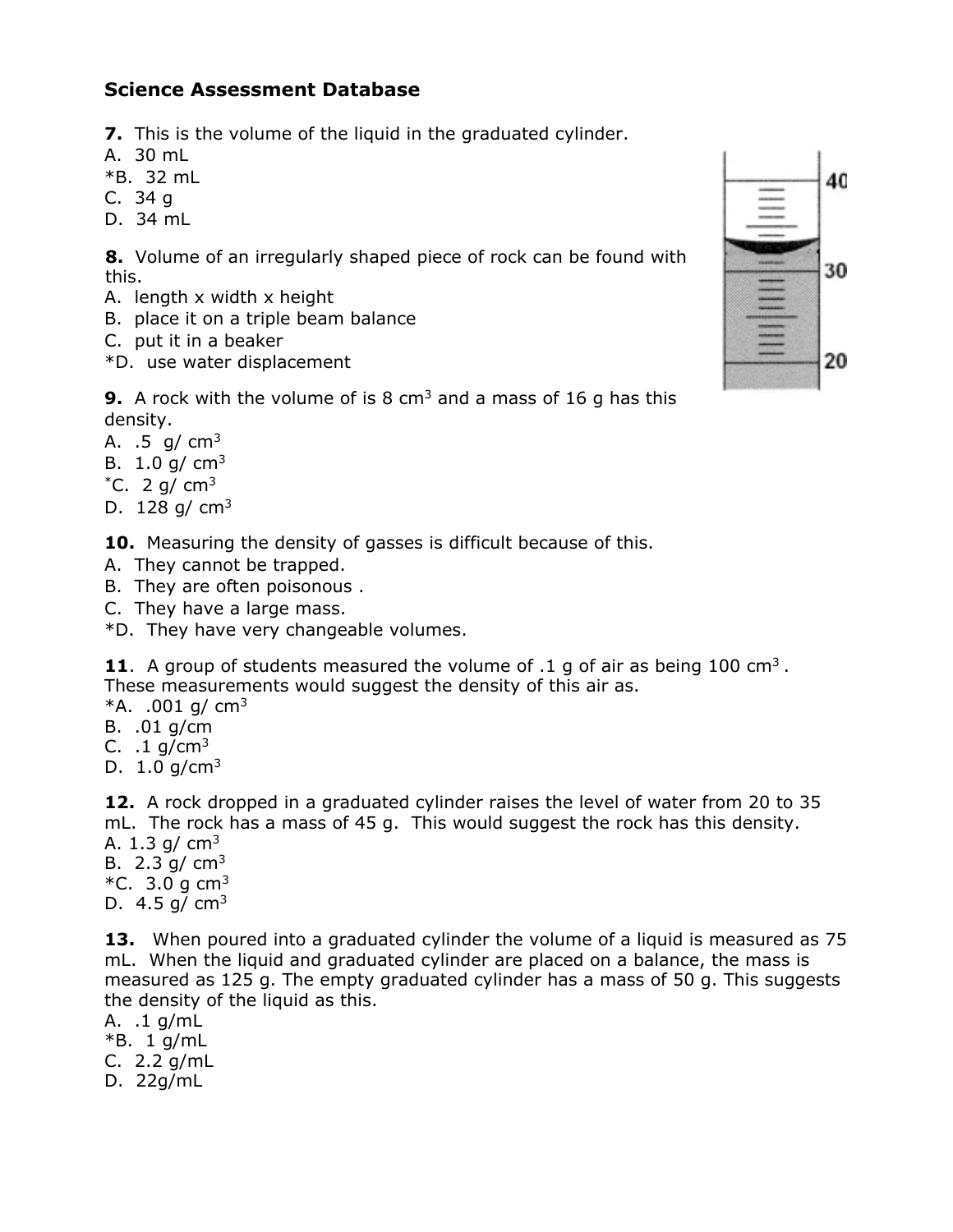**14.** A liquid has a density of 1g/mL. If you have 50 mL of the liquid, its mass would be this.

A. 25 g \*B. 50 g C. 75 g D. 100g

**15.** A square chunk of plastic has a length of 5 cm, width of 5 cm and height of 5 cm. It has a mass of 200 g. This would suggest a density of this. A.  $.12$  g/cm<sup>3</sup> B.  $1.0$  g/cm<sup>3</sup> \*C.  $1.6$  g/cm<sup>3</sup> D. 2.3  $q/cm^3$ 

## Science Unified Processes - evidence, models, explanations

- **1.** All scientific evidence is based on this.
- A. measurement
- B. reasoning
- \*C. observation
- D. experiment
- **2.** Scientific evidence gains more acceptability with this.
- \*A. repeated verification of observations
- B. logical reasoning
- C. identification of additional variables
- D. experiments

**3.** This is a representation of a real world object or event with explanatory features.

- A. reasoning
- B. observation
- C. experiment
- \*D. model

**4.** This is a property or characteristic that changes.

- \*A. variable
- B. observation
- C. experiment
- D. model

**5.** This is an explanation of how properties and variables change.

- A. reasoning
- B. observation
- C. experiment
- \*D. operational definition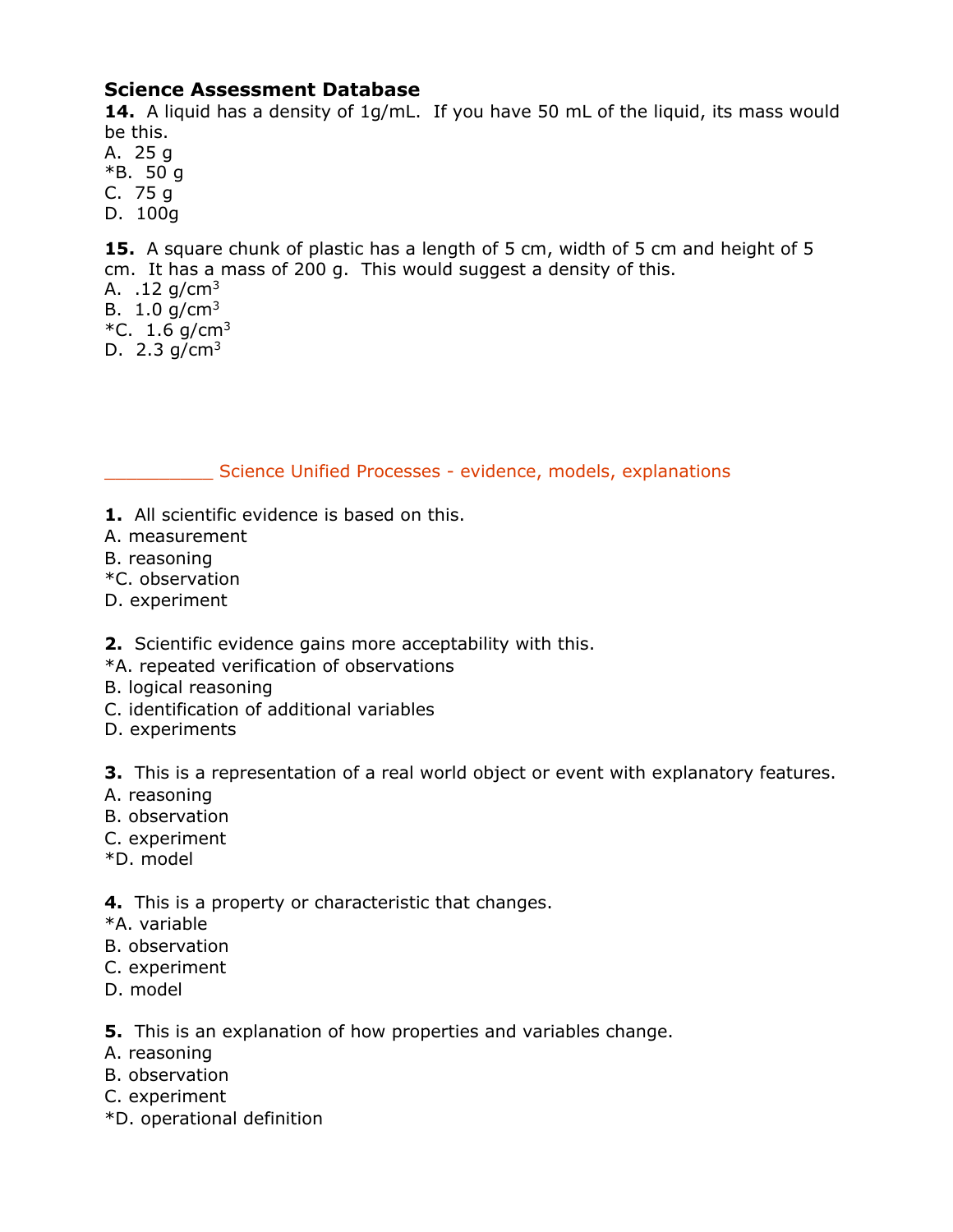**6.** In the models below each dot in the cube represents an atom or molecule with the same mass, each cube is depicted with the same size to represent the volume. This cube represents a model with the greatest density.









- A. A, it has the fewest particles for the volume of the cube.
- B. B, it has the most particles for the volume of the cube.
- C. C, it has the greatest volume for the mass of the cube.
- \*D. D, it has the most particles for the volume of the cube.

**7.** A student lifts two soup cans that are the same size. She says one is heavier

- than the other. This can explain why one can is heavier than the other.
- A. It has more volume than the lighter one.
- \*B. It has more mass per unit volume.
- C. It has larger chunks of meat and stuff in it.
- D. It is less dense than the lighter one.

#### **Use the descriptions of two different experiments to answer the next three questions:**

**Experiment X** - Students measure the mass of a test tube of water and a fizzing tablet. They add the tablet to the test tube of water and stopper it with a tube that allows the gas to flow into an inverted graduate cylinder filled with water so that the gas displaces the water. They measure the mass the water and what is left of the tablet in the test tube. They subtract it from the initial mass. Then they divide the change in mass by the volume of gas they collected in the graduated cylinder.

**Experiment Y** - Students measure the mass an empty balloon. Fill it with a gas and measure its mass again. They measure the filled balloon's volume by submerging it in a container full of water, catching the overflow, and measuring the volume of water the balloon displaced. They find the mass by subtracting the mass of the balloon empty from it's mass when it is full of gas. Then they divide the mass by the volume.

- **8.** The best title for these experiments is this.
- A. Foiled Again, the Gases Escaped
- B. How to Measure a Gas
- \*C. Finding the Density of A Gas
- D. What About Gasses?

**9.** This procedure used appropriate methods to measure the properties because of this.

- A. X, because there were fewer steps
- B. X, because it used more accurate equipment
- C. Y, because it used the correct formulas
- \*D. X and Y both because each used appropriate methods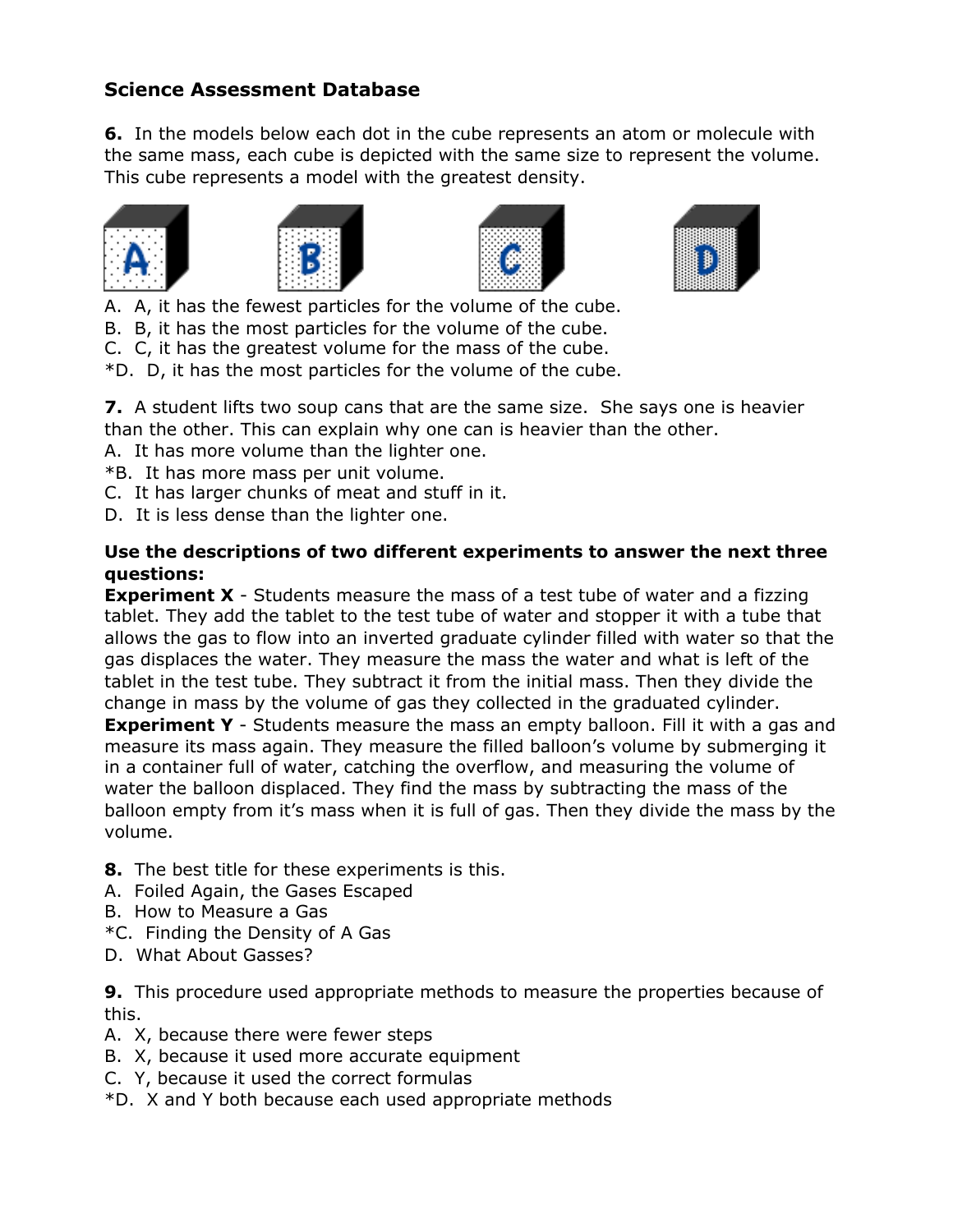**10.** The two measurements can be used to provide evidence to support this.

- \*A. The density of a gas is quite small.
- B. Gases are very dense.
- C. Gases cannot be measured.
- D. One gas is a different color than the other

**11**. In an experiment, a student shakes jars of water with soil, sand, gravel, and rocks in them. What does the shaking model in nature?

A. A lake environment

- \*B. A stream current
- C. Living things in an environment
- D. A chemical change

**12**. A question that would focus observations on specific evidence to derive an explanation about how materials interact in a mixture is this.

- A. Does lake water dry out in warm winters?
- B. How many kinds of minerals form naturally?
- \*C. What happens to soil after a landslide?
- D. How is a living thing organized?

**13**. The study of a watershed shows that an incoming stream deposits larger particles as it enters the lake and smaller ones in the center of the lake. These observations would support this inference.

\*A. The particles are being sorted by size.

- B. The particles are made of different materials.
- C. The particles are different densities.
- D. The particles are traveling at different speeds.

#### **Use this information to answer the next two questions.**

A student added a drop of red food coloring to 4 beakers of water. Each beaker contained 100 ml of different temperature water. She recorded how long it took each beaker to mix completely (without stirring). The following table shows her results:

| <b>Container</b> | <b>Water temperature</b> | <b>Time till mixed</b> |
|------------------|--------------------------|------------------------|
| #1               | 10 C                     | 120 <sub>sec</sub>     |
| #2               | 25 C                     | 55 sec                 |
| #3               | 40 C                     | 40 sec                 |
| #4               | 80 C                     | 23 sec                 |

- **14.** This inference explains the evidence from this experiment. Particles are moving A. slowly in warm water so they mix faster.
	- B. slowly in warm water so they mix slowly.
	- C. faster in warm water so they mix slowly.

D. faster in warm water so they mix faster.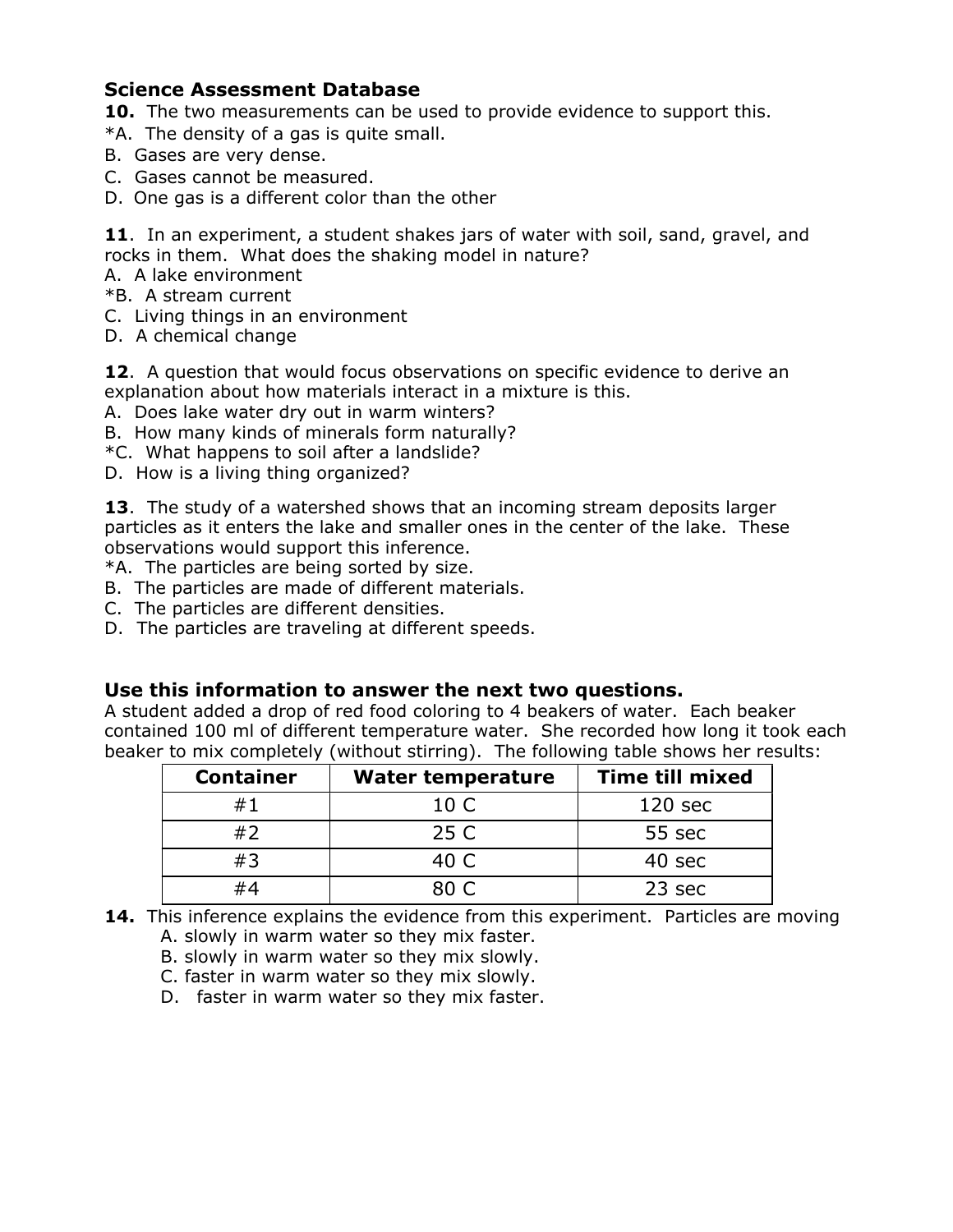**15.** This graph is the best representation of this data to explain the evidence



#### Science perspectives - history and nature of science

**1.** It took about this long to reach our present understanding of the structure of the atom.

- A. Several weeks by physicists at the University of Chicago.
- B. Four years with the Manhattan government project.
- C. About a hundred years from Newton to to Einstein.

\*D. Several hundred years with many scientists working on it.

**2.** Early chemists thought the parts of the atom were distributed evenly throughout the atom. That model has changed. We now think

- A. it is shaped like a cube.
- \*B. it has most of it's mass in the center
- C. most of the atoms' particles are in an outer layer.
- D. atoms are stationary.

**3.** More than 2 000 years ago people thought matter was made of earth, wind and fire. Now we think matter is made of

- A. electricity
- B. nothing
- C. air
- \*D. atoms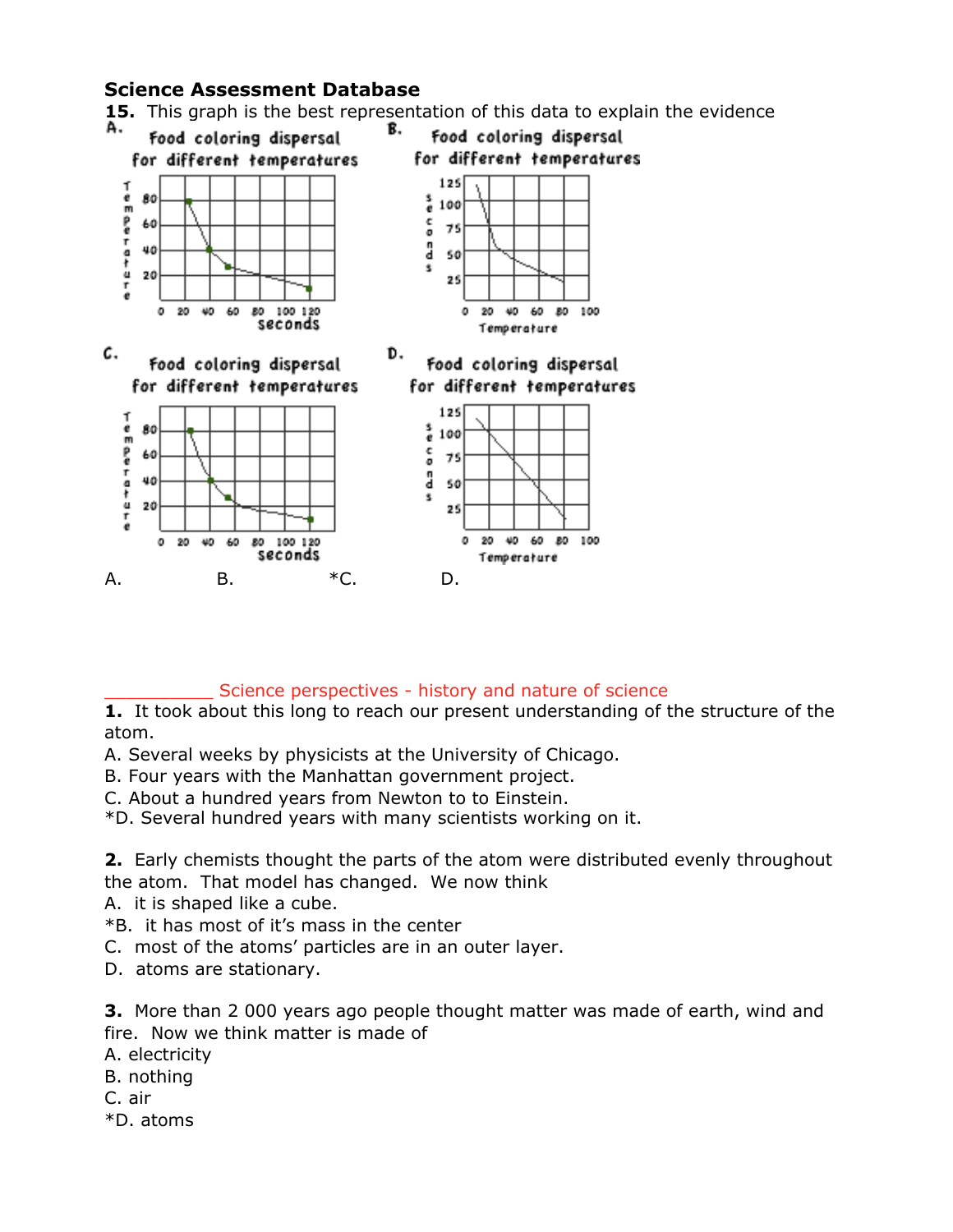Physical science - matter - atoms

- **1.** This is what scientists call the smallest unit of matter that has its own recognizable identity.
- \*A. atom
- B. compound
- C. electron
- D. molecule

**2.** This is how people believe matter is made of particles.

A. They can see them.

\*B. Experiments provide observable evidence that suggests explanations to support this idea, such as matter is super small particles in motion.

- C. People have always known it.
- D. A famous scientist decided it was true.

**3.** An ancient Greek scientist, Democratis, predicted that when matter was broken down into smaller and smaller pieces, you would come to a particle that could not be made smaller. This is what he was describing.

- A. a mineral
- B. a cell
- C. a virus
- D. an atom



Physical science - matter - elements and molecules

- **1.** Scientists decided to call substances made of two or more atoms bonded together this.
- A. atom
- B. electron
- \*C. molecule
- D. proton

**2.** Scientists decided to call substances made of more than one element this.

- A. atom
- \*B. compound
- C. element
- D. nucleus

**3.** This is what a pure lump of the element gold is.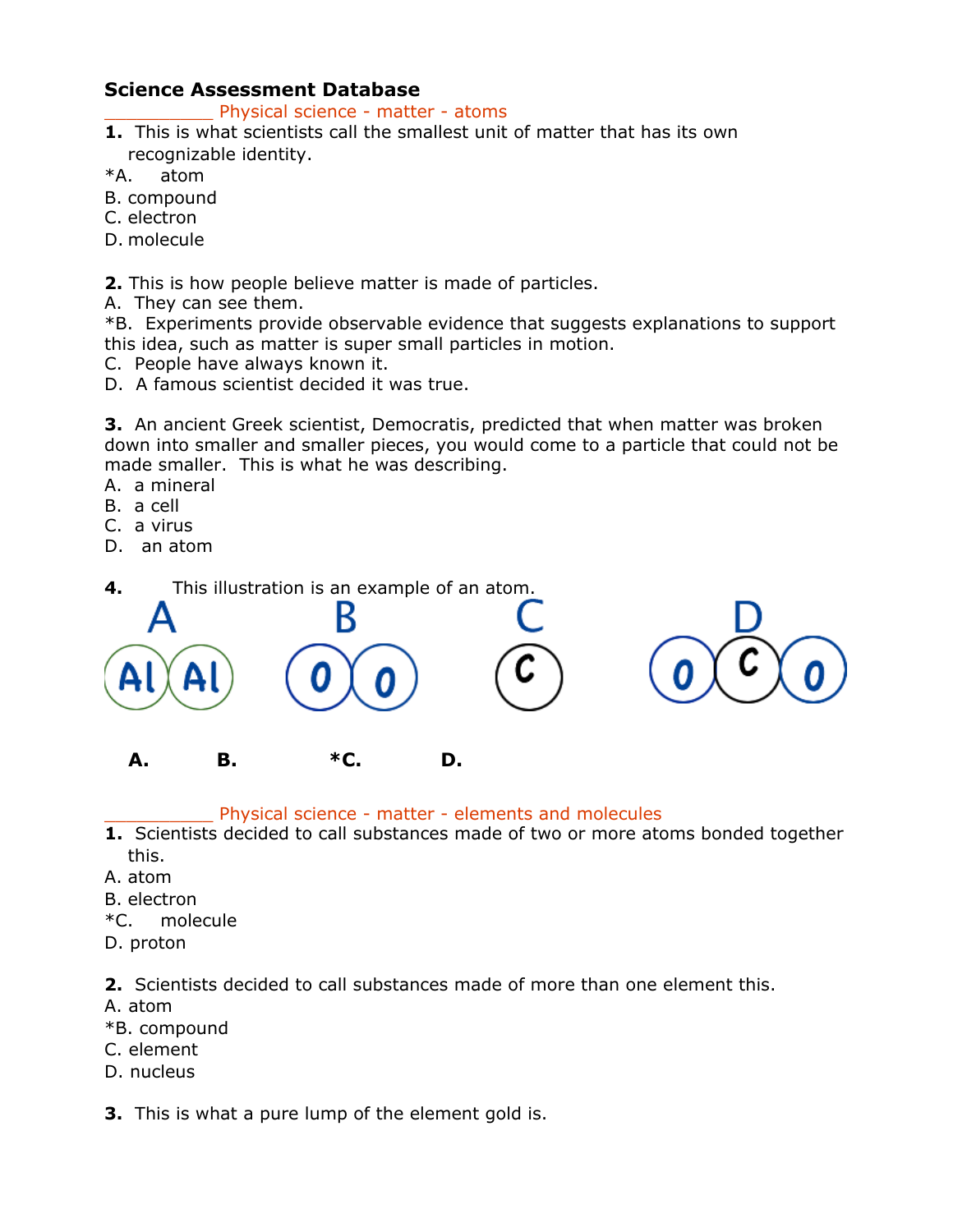- A. gold and air atoms
- \*B. atoms of gold
- C. compounds of gold
- D. gold cells
- **4.** This is what the compound "water" is.
- \*A. water molecules
- B. atoms of water
- C. water elements
- D. water cells

# **Use these diagrams to answer the next three questions.**

## **Each circle represents the smallest part of three different substances.**

(Circles of the same size represent the same element).



- **5.** This represents an atom.
- \*A.
- B.
- C.
- D.
- **6.** This represents elements.
- \*A. A and B
- B. B and C
- C. C and D
- D. A and D
- **7.** This represents molecules.
- A. A and B
- $*B.$  B, C and D
- C. A, B and C
- D. B and D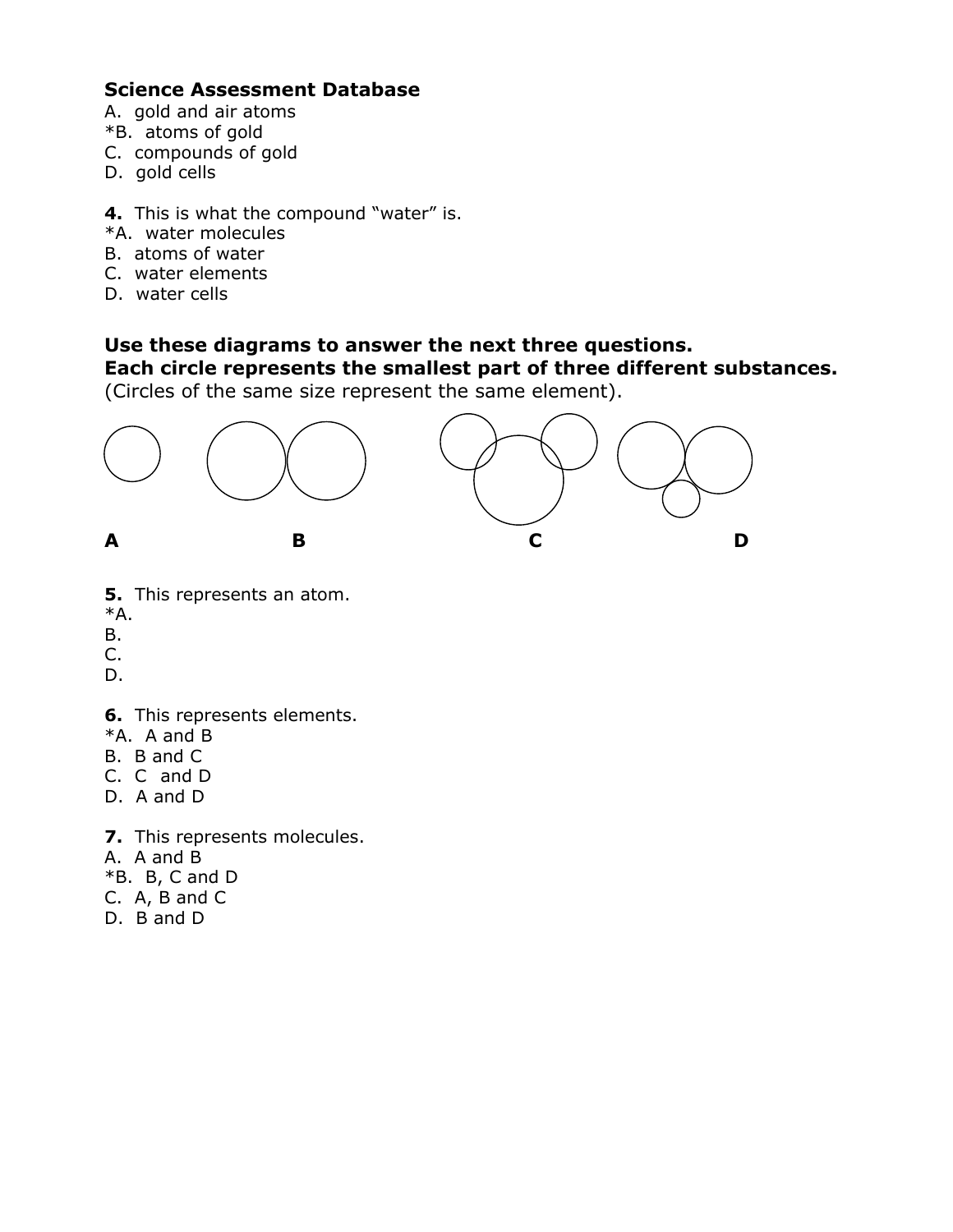Physical science - matter - states of matter

**The containers represent particles of a substance in three states of matter. Use them to answer the next three questions.**



- **1.** This represents the substance in its' liquid state.
- A. A
- \*B. B
- C. C
- **2.** This represents atoms with the least amount of movement.
- A. A
- B. B
- \*C. C

**3.** This represents states of matter taking the shape of their container?

- A.
- \*B.

 $C_{\cdot}$ 

- **4.** This is the best model of molecules in a gas.
- A. Marbles glued together in a ball
- B. Marbles in a box
- \*C. Marbles being shaken in a box
- D. Marbles frozen in a box

**5.** Imagine a model of an atom that has the nucleus the size of a pea. The rest of the model would have to be about this big.

- A. the size of a basketball
- B. the size of a house
- \*C. the size of a football stadium
- D. the size of a planet

6. The two basic properties of matter are these.

- \*A. electrons and atoms
- B. protons and neutrons
- C. mass and volume
- D. elements and compounds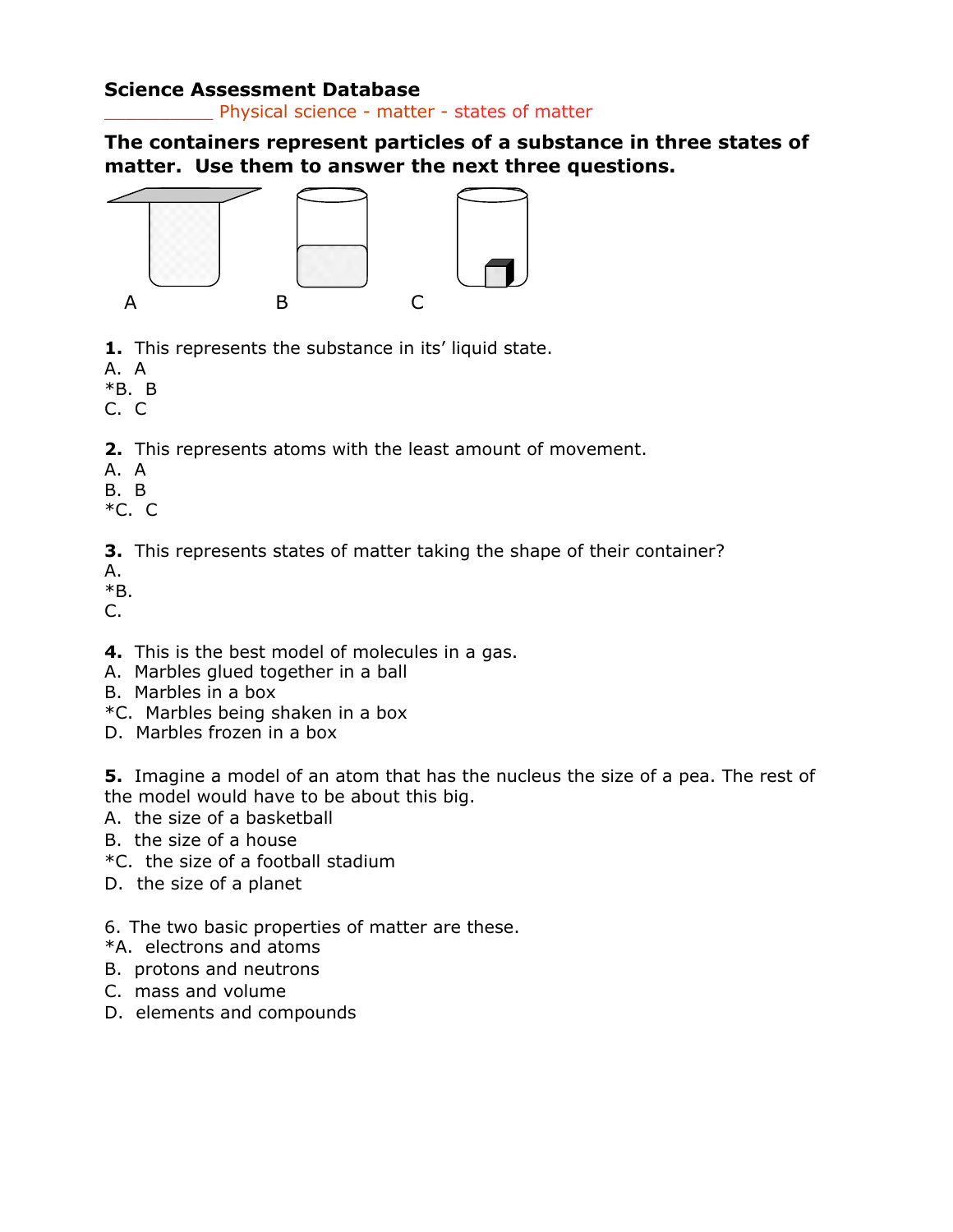1. Describe how atoms and molecules are alike and different.

**2.** What about the particle theory of matter do you find most convincing.

**3.** Describe a historical idea about matter you believe is less accurate than the modern particle theory. Tell why.

**4.** List two common items that are made from one kind of element.

## *Essay Sample Answers:*

*1. Atoms are made up of protons, neutrons, and electrons. Different amounts of these subatomic particles make different kinds of atoms. Different kinds of atoms are elements. Atoms can be thought of as the building blocks of matter. Or different elements are the building blocks of matter. Atoms or elements combine to make molecules. Molecules are groups of one or more kinds of elements or atoms. Both a very small and make up matter.*

2. One example is *when one substance mixes with another without being stirred. (diffusion) It convinces me matter must be moving or it wouldn't disperse or mix.* 

3. *People used to think that everything was made of earth, wind or fire. We know that earth and air are made of atoms or elements. These elements or atoms can be alone or in combinations. The combinations can be chemical bonds or physical clumps. Fire is a form of energy.*

*Or, they used to think that matter could be changed from one element to another by common methods. Alchemy lead to gold. We know now that atoms cannot be changed easily from one kind to another.* 

| Element it is made of:        |
|-------------------------------|
| copper bottom                 |
| aluminum                      |
| Iron                          |
| iron                          |
| copper, silver, gold          |
| silver, gold, carbon(diamond) |
|                               |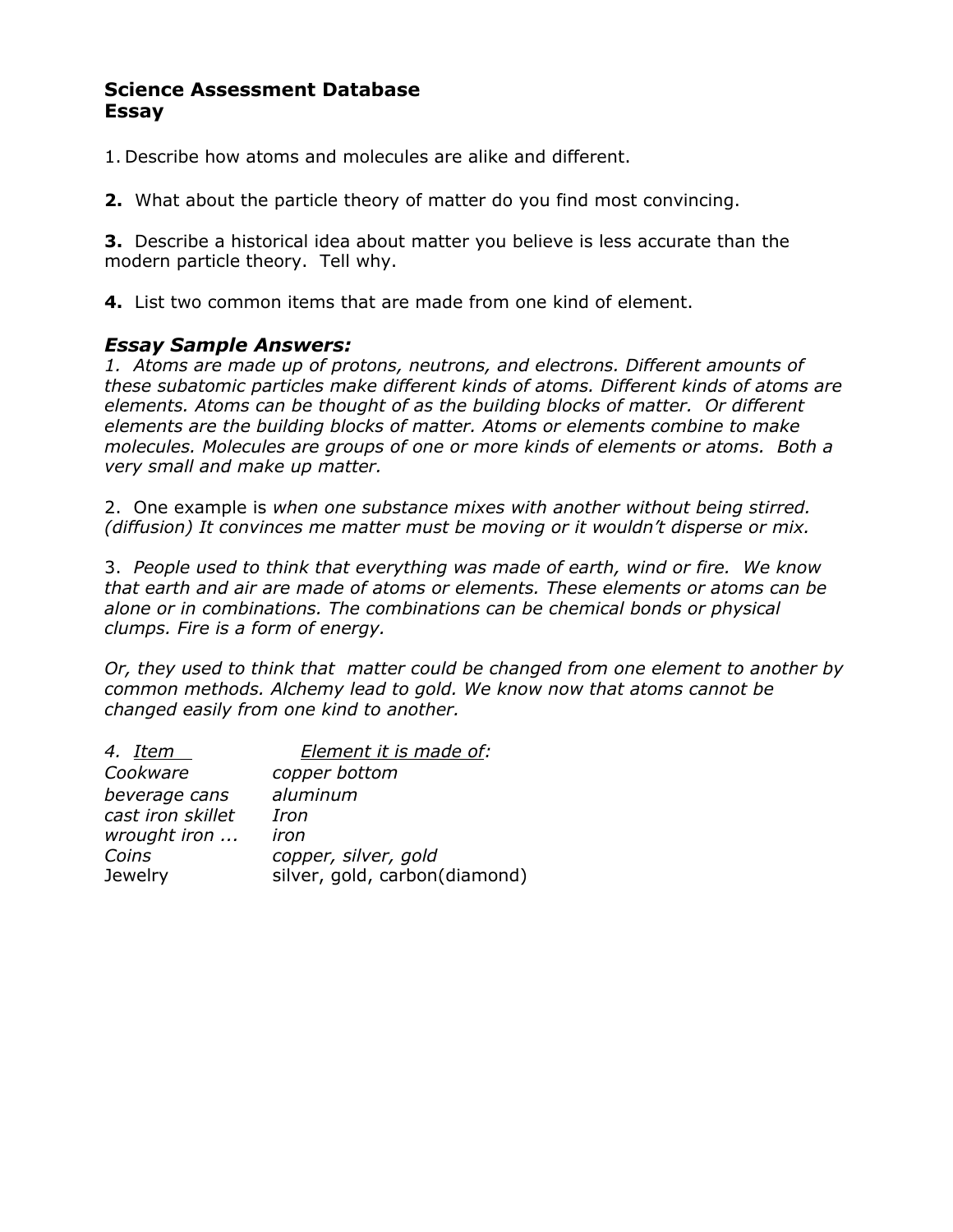Physical science - matter - density

- **1.** A log that that floats in a lake has this relative density.
- A. less than air
- \*B. less than water
- C. the same as water
- D. more than water
- **2.** A rock and a lead weight that both sink in a lake have these relative densities.
- A. Both have equal densities.
- B. Both have different densities.
- \*C. Both are denser than water.
- D. Both are less dense than water.

**3.** Water has an approximate density of 1 g/mL. This is a density closest to a typical rock.

A.  $.005$  g/cm<sup>3</sup> B.  $.5 \text{ g/cm}^3$ \*C. 5 g/cm<sup>3</sup> D. 50  $q/cm^3$ 

## **Use this data to answer the next two questions:**

| Substance                   | Density      |
|-----------------------------|--------------|
| Oil                         | $.8$ g/mL    |
| Water                       | $1.0$ g/mL   |
| <b>Small Plastic Sphere</b> | .9 g/ $cm3$  |
| <b>Small Marble Chips</b>   | 4.2 g/ $cm3$ |
| <b>Aluminum Pellets</b>     | 2.3 g/ $cm3$ |

**4**. Equal amounts (200 ml) of these five materials were put into a container with a lid, shook into a soupy mixture, and then set down to let it settle. The order of the substances starting from the bottom of the container and going up is this.

\*A. marble, aluminum, plastic, water, oil

- B. marble, aluminum, water, plastic, oil
- C. marble, plastic, oil, water, aluminum
- D. marble, oil, aluminum, plastic, water

**5**. If a substance with a mass of 14 g and a volume of 20 mL was added, it would settle here.

- A. at the bottom
- B. between the marble chips and aluminum pellets
- C. at the top
- \*D. directly below the water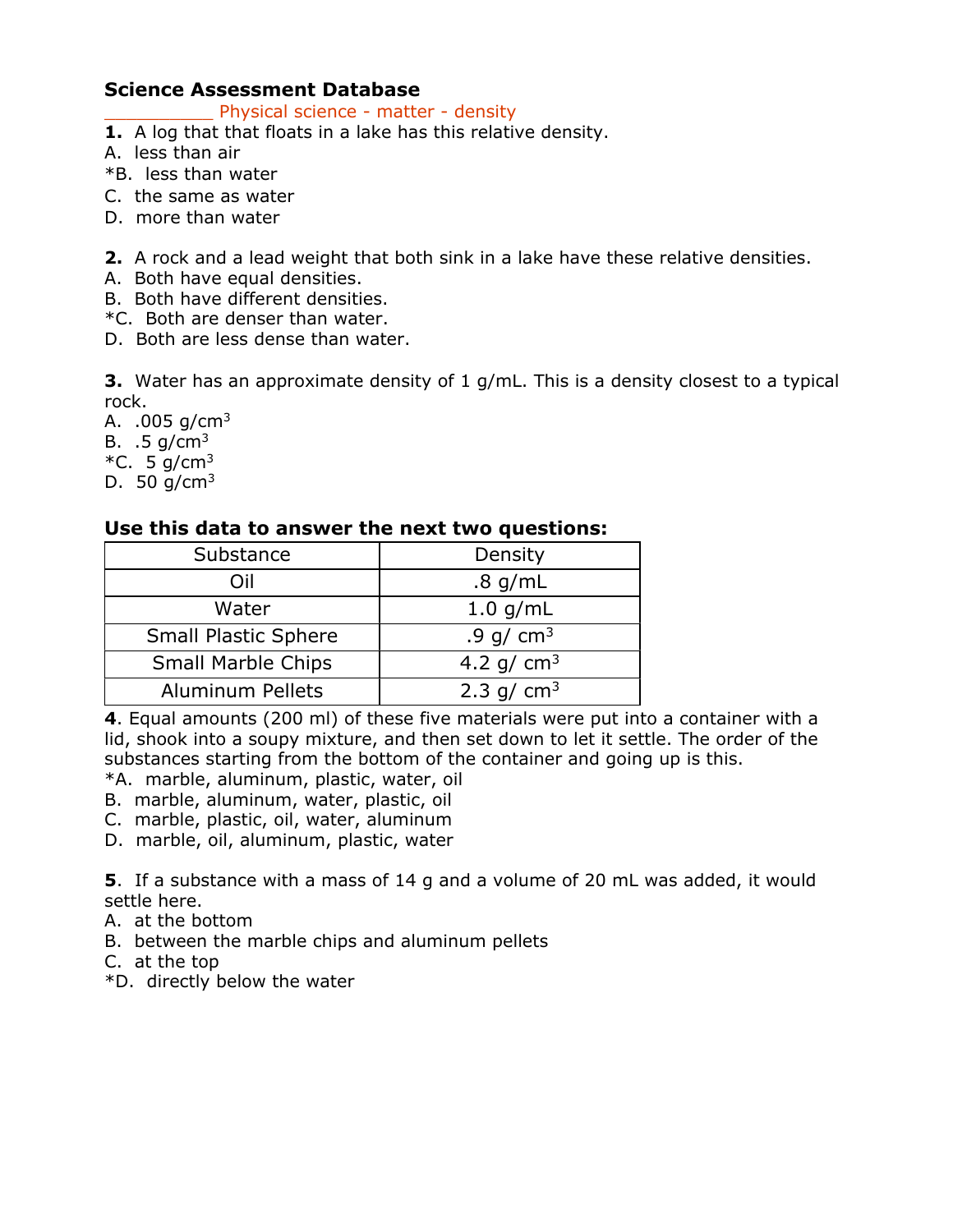# **Use the illustration below and to the right for the next two questions. The black cube is made of plastic.**

**6.** This substance is the most dense.

- A. black cube
- B. alcohol
- C. water
- \*D. corn syrup

**7.** The evidence in the illustration can be used to explain this about the density of the black cube.

- A. it is less dense than the alcohol
- B. it is more dense than the corn syrup

\*C. it is more dense than the water and less than the corn syrup.

D. it is more dense than the corn syrup and less dense than the alcohol.

## **Use the diagrams of eggs in fresh water and salt water for the next two questions.**

- **8.** The evidence in the illustrations can be used to explain the egg is
- A. less dense than the fresh water.
- \*B. more dense than the fresh water.
- C. more dense than the salt water.
- D. the same density as both types of water.

**9.** Based on the eggs, this is why it is easier to float in salt water than in a fresh water lake.

- \*A. Salt water is more dense than fresh water.
- B. Your body is more dense than fresh water.
- C. Your body is the same density as the fresh water.
- D. Your body is warmer than the lake water.

10. This explains why ice floats on water.

- A. it is colder than water
- \*B. it is less dense than water
- C. it is harder than water
- D. it is lighter than water
- **11.** This is a definition for density.
- A. Volume times mass
- B. Mass times weight
- C. Volume divided by mass
- \*D. Mass divided by volume



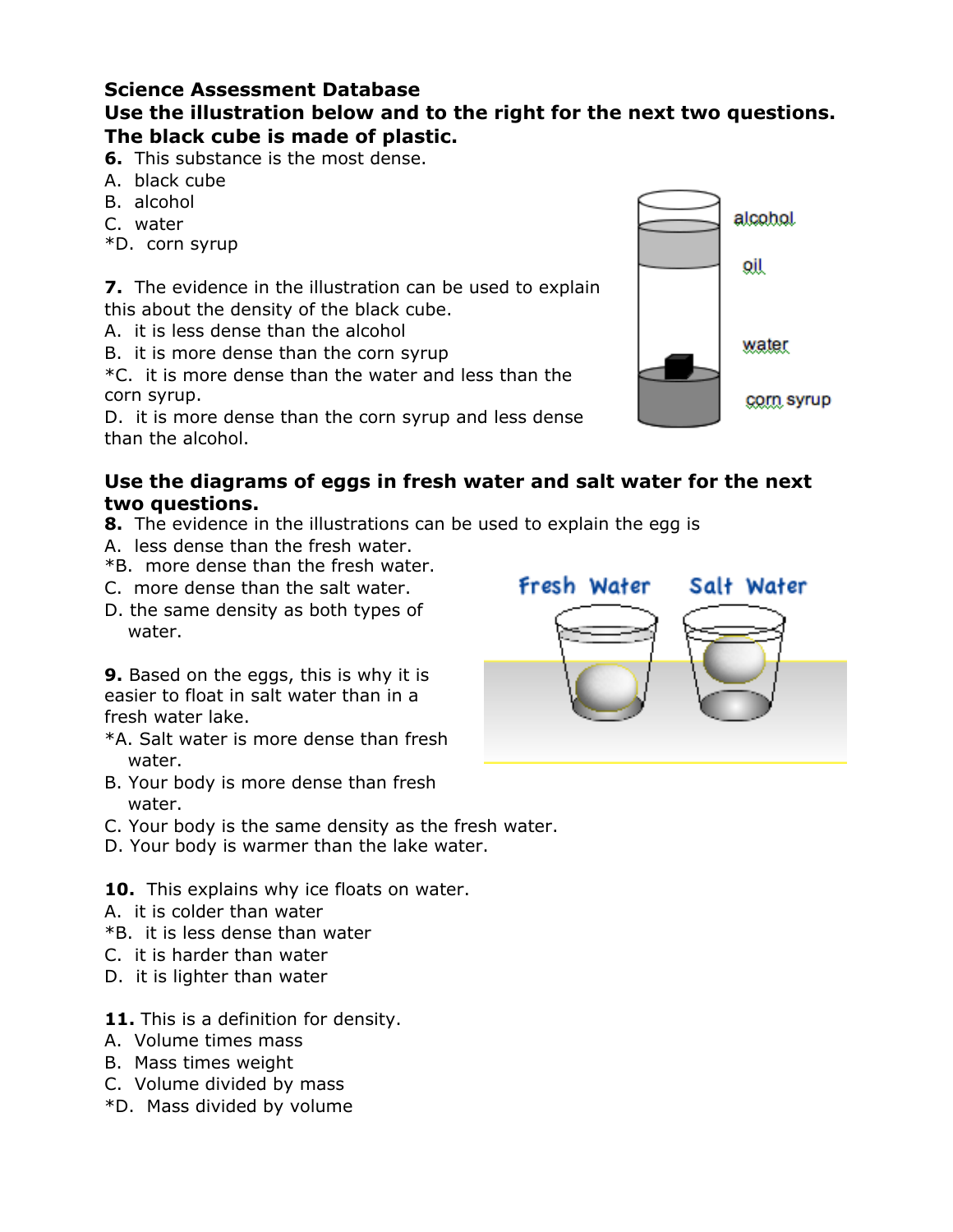**12.** This is the density of a cube with a mass of 48 g, and a volume of 24 cm<sup>3</sup>.

- A.  $.5 \text{ g/cm}^3$
- $*B. 2 g/cm<sup>3</sup>$
- C. 4  $g/cm<sup>3</sup>$
- D. 6  $g/cm<sup>3</sup>$

**13.** The density of 90 mL of salt water with a mass of 120 g is close to this.

- A. .75 g/mL
- \*B. 1.33 g/mL
- C. 3.0 g/mL
- D. 9.0 g/mL

**14.** Which of the following statements best summarizes the relationship between mass, volume and density.

\*A. Density is the amount of mass a certain volume of matter has.

- B. Density is the heaviness of an object for its weight.
- C. Density is the size of an object for its volume.
- D. Density is the mass added to the volume of an object.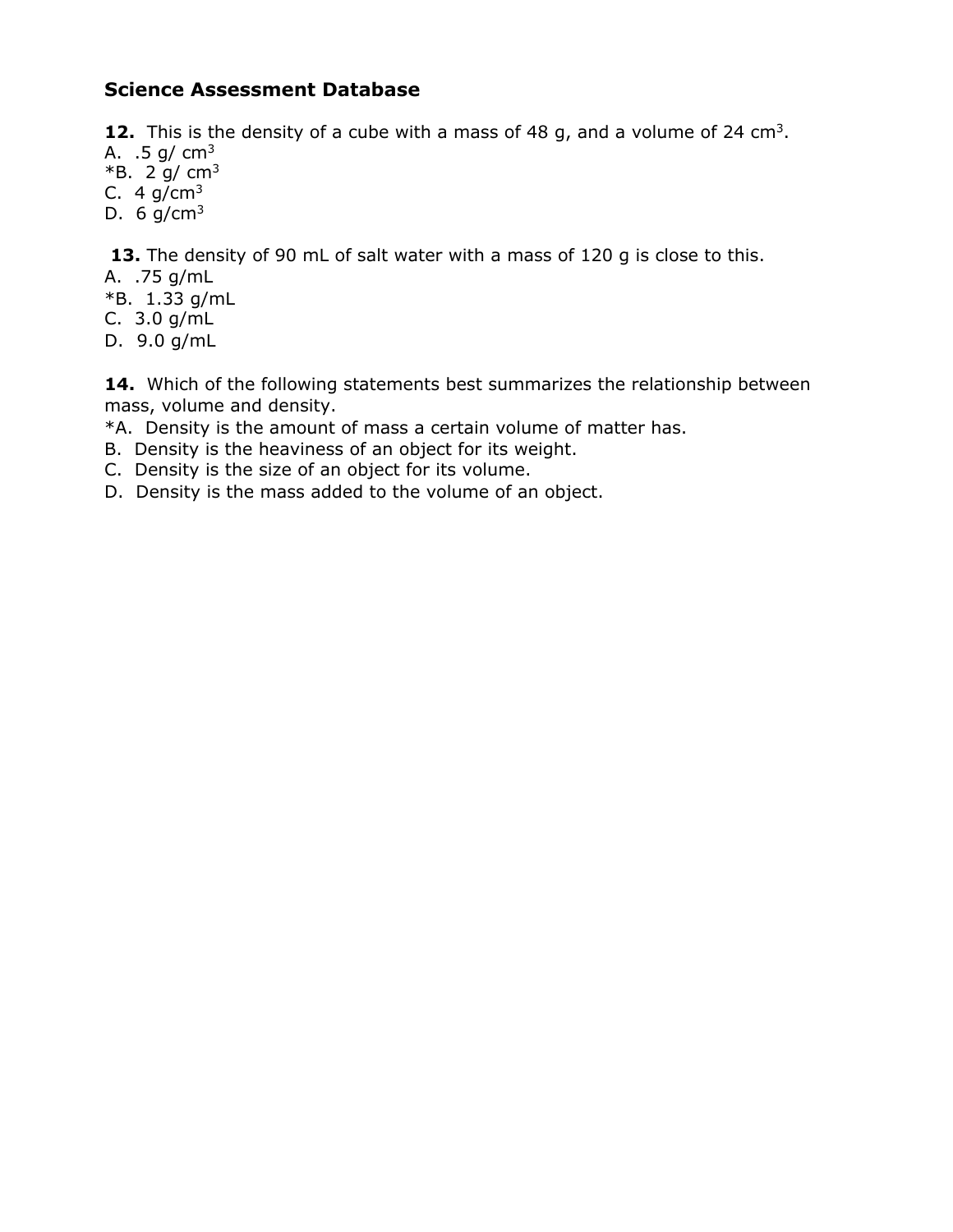Look closely at the illustration. Use it to answer the next four questions. It shows the densities of some common substances. If this illustration

represented a small portion of the ocean, what would happen if an oil tanker ran aground and spilled oil?

**1.** Why could the oil pose a danger?



- **2.** Is the danger greater to birds and seals or to fish and other organisms that live on the ocean floor? Why?
- **3.** If the clean up begins immediately, how is the density of the oil an advantage for the clean up crew?
- **4.** The oil in a spill will combine with water in a few days and sink to the bottom. How has the water affected the density of the oil?
- **5.** How would an oil that is denser than water and salt water affect the clean up?

#### **Sample Answers:**

*1. It will stay on the surface and birds and seals will get covered with it and ingest (swallow or absorb) it as they move through it or try to clean their fur.*

*2. Because marine mammals and birds either live on the surface or they swim or move through the surface water. Therefore, they are more likely to be damaged than fish who live or swim below the surface.* 

*3. With a density less than water and salt water the oil floats on the water. This makes it easier to access. Such as being able to skim it off the surface rather than having to collect if from the bottom or through out the water if it would disperse through out the water from the top to the bottom.*

- *4. The oil has become more dense.*
- *5. The oil would sink to the bottom. This would make it harder to reach to clean up.*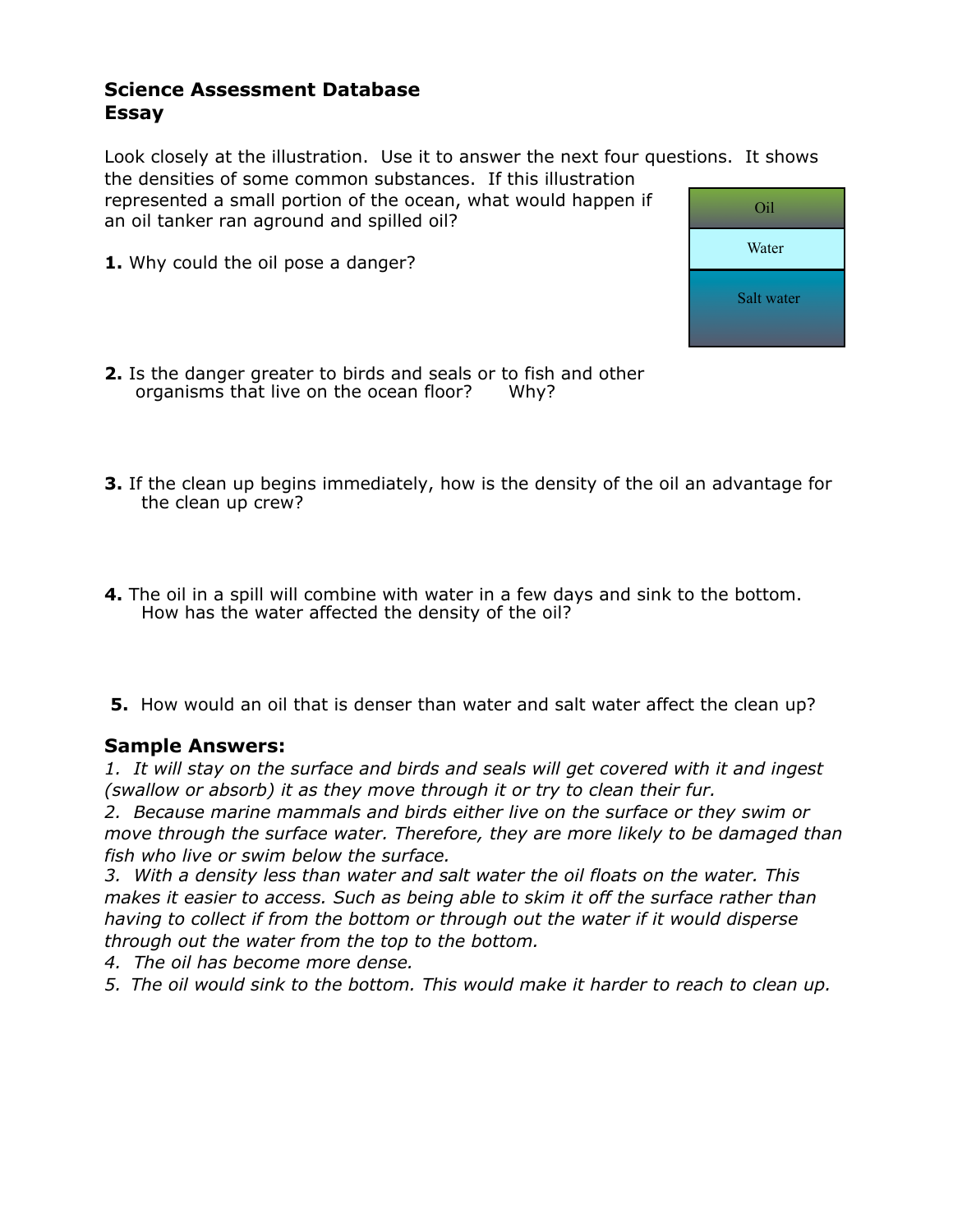## Earth science and density - Earth materials and atmosphere

**1**. Water is added to a jar with soil (small dots) and gravel (large dots) in it, then the jar is shaken. This drawing shows what it will look like after it sits for a few minutes.







**2.** A student shakes a jar with a mixture of sand and gravel types. Instead of mixing, the sand grains separate into layers because of this property.

- A. The grains are different colors.
- B. The grains have different shapes.
- \*C. The grains have different sizes.
- D. The jar has a round shape.

#### **Use this information to answer the next two questions.**

*Students mixed sand, gravel, clay and humus in a jar with water and shake. The substances settle out in the jar as pictured below because of this property.* 

- **3.** Why did the gravel settle first?
- A. it has the smallest particle size
- \*B. it has the largest particle size
- C. it contains the most water and air
- D. it contains the least water and air
- **4.** If this were a river, this sediment would wash away first.
- A. sand
- B. gravel
- \*C. clay
- D. humus

**5**. In the spring, rivers in Utah are often brown in color because they contain very small particles of sediment called silt. Silt is suspended in water because of this.

- A. Silt is in brown in color and contains mica.
- B. The water is moving more slowly in spring.
- \*C. Silt has very small particles and low densities making it easy to move.
- D. Water has a high density and large particle size.

**6**. In winter, a cold front (large mass of cold air) can settle in a valley and warm front (large mass of warm air) is found up in the mountains. This might account for this condition.

- A. There is more warm air than cold air.
- B. There is more cold air than warm air.
- \*C. Cold air is less dense than warm air.
- D. Cold air is denser than warm air.

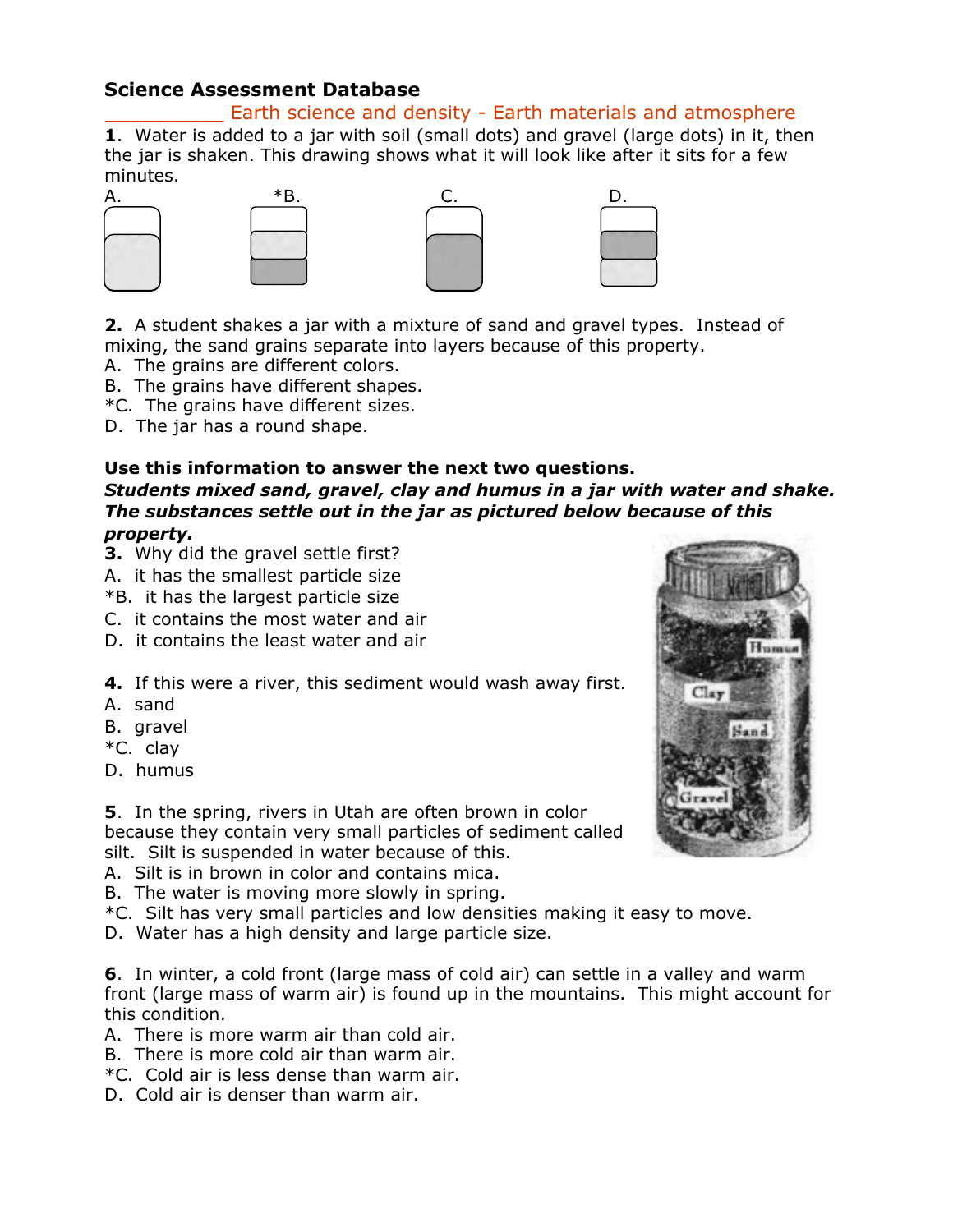- **7**. A beach is composed of particles of sand the same size. This explains why.
- A. The particles of sand come from the same place.
- B. The particles of sand came to the beach at the same time.
- C. The particles of sand were found in underwater canyons.
- \*D. The particles of sand were sorted by size and density.

**8**. A stream bed contains round rocks, all about the same size. This explains why there might not be any smaller particles of sand and clay.

A. They are more dense.

- \*B. They washed away.
- C. They were never there.
- D. They are too small to see.

**9.** A gold miner swirls a mixture of mud and water in a pan. He looks for gold at the bottom because of this.

\*A. gold is very dense and sinks

- B. gold dissolves in water and sinks
- C. gold is hard to find because it can "hide"
- D. gold is repelled by the other Earth materials

## **Essay**

**1.** Describe the action of a stream on Earth materials as the stream flows through them.

\*\*\* The stream carries away the lighter, less dense materials first, leaving behind the heavier or more dense materials.

**2.** Describe how you would find the density of air, water, and rock.

\*\*\*Gas: Mass an empty plastic baggie. Fill the baggie with air and mass again. Subtract to find mass. Fill the bag with water and measure the volume of the water. Divide the mass by the volume

Liquid: Mass a liquid in a graduated cylinder. Read the cylinder to get volume. Mass the graduate cylinder empty. Subtract the mass of the graduate from the mass of the volume and graduate. Divide the mass of the liquid by the volume.

Solid: Measure the volume using an overflow cup. Measure the mass on a balance. Divide the mass by the volume.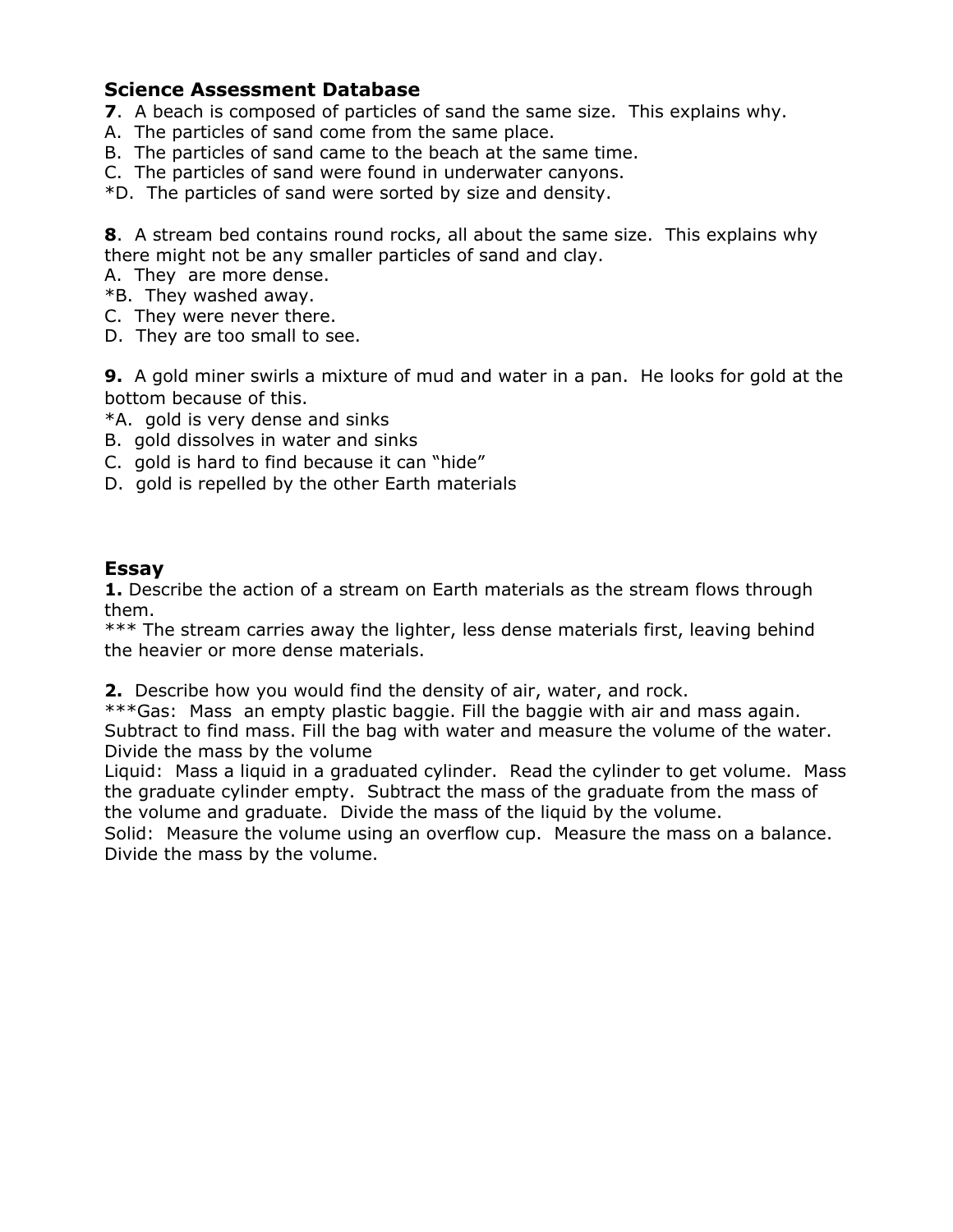Physical science - matter and motion, heat energy, states,

#### diffusion, expansion

**1.** This explains why the observation of a drop of food coloring, carefully dropped into a container of water, spreads and evenly colors all the water.

- \*A. particles in water are moving
- B. water contains positive and negative ions
- C. water flows inside containers just like water in a stream
- D. water seeks its own level

**2.** This explains the observation of smelling perfume, shortly after it was opened, from a bottle across a room. Particles of perfume do this.

- A. move slowly when they are cold
- B. move towards a nose
- \*C. are always in motion
- D. are lighter than air and float around the room

**3.** When the temperature of an object increases, the movement of the molecules will do this.

- A. stay the same
- \*B. increase
- C. decrease
- D. Can tell, because it can not be measured.
- **4.** When the temperature of an object increases the volume will do this.
- A. stay the same
- \*B. increase
- C. decrease
- D. Can tell, because it can not be measured.
- **5.** This explains how liquid molecules change state and become a gas.
- \*A. Particles moved fast enough to break out of the liquid.
- B. Particles moved slow enough to break out of the liquid.
- C. Particles bubble around in the container.
- D. Particles move toward other molecules.
- **6.** An increase in temperature of a liquid may cause it to change to this state.
- A. solid
- B. liquid
- \*C. gas
- **7.** A decrease in temperature of a gas may cause it to change to this state first.
- A. solid
- \*B. liquid
- C. gas

**8.** Students want to know if sugar molecules diffuse in water. They put a sugar cube in the bottom of a container of water. They can tell if it diffuses

- \*A. if the water becomes sweet to the taste.
- B. if the water changes color.
- C. if the water move around in a current.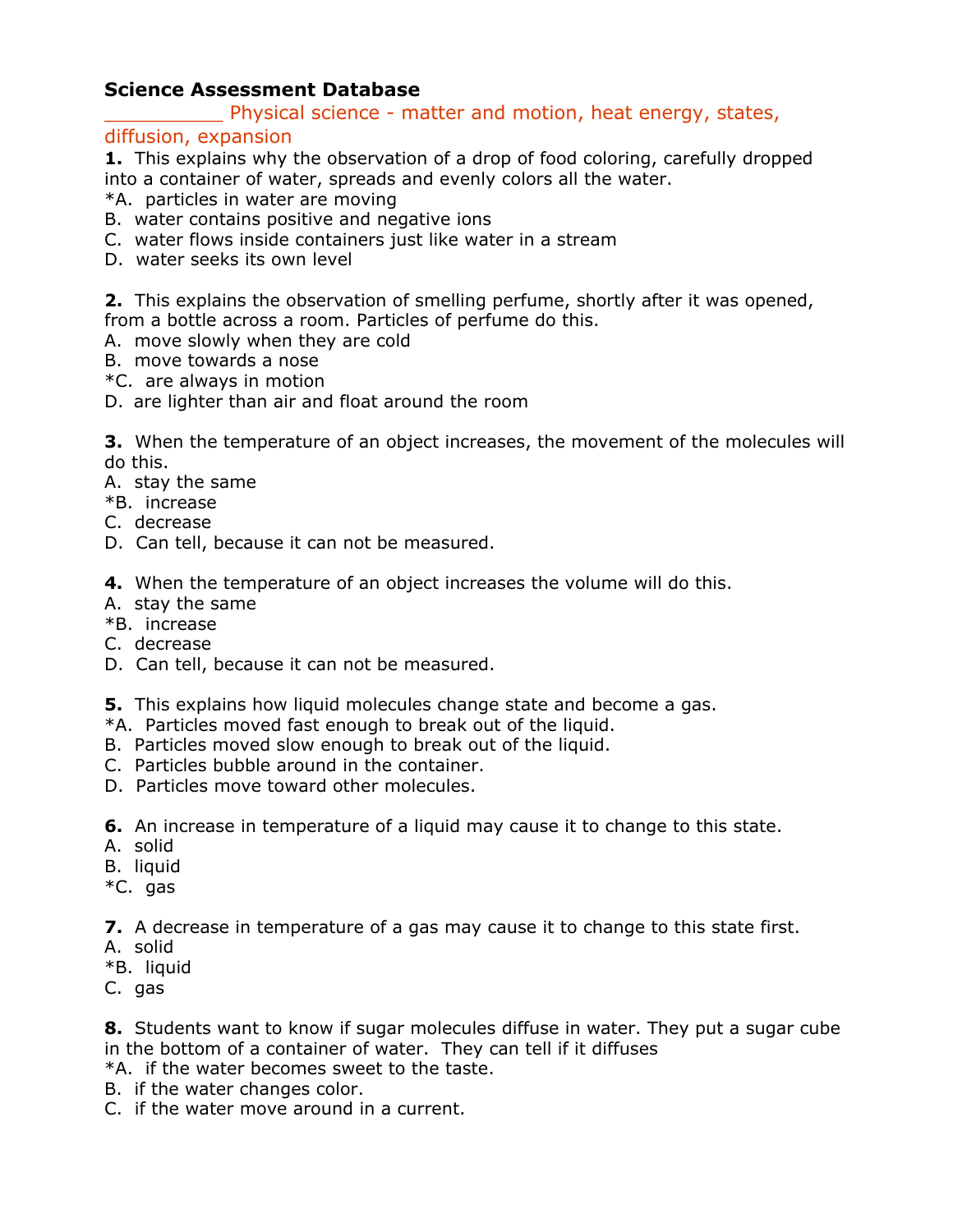D. if the water evaporates from the cup.

**9.** Students carefully put equal amounts of food coloring into identical containers with equal amounts of water. One color (red, blue and green) in each container and time how long it takes the color to spread throughout. They are looking for evidence to explain this.

- A. Which color looks the best in water?
- B. Does food coloring dissolve in water?
- C. Can water be used to make these colors easier to use?
- \*D. Do different colors diffuse at the same rate?

## **Use this diagram to answer the next two questions:**

Before illustrates particles of a substance in a square balloon. After illustrates the same particles in the same balloon.





- **10.** The change can be explained as the particles
- A. becoming visible.
- B. were cooled.
- \*C. were heated.
- D. slowed down.
- **11**. This explains the movement of particles before and after.
- A. The particles movement is the same before and after.
- \*B. The particles movement increased from before to after.
- C. The particles movement decreased from before to after.
- D. The particles movement changed direction from before to after.

**12.** This explains what will happen to a ballon filled with air and put into a freezer for two hours.

- A. the air in the balloon moves more expanding it.
- B. the balloon will get colder, but will be the same size.
- \*C. the air in the balloon moves less shrinking it.
- D. the air in the balloon moves more shrinking it.

**13.** Sidewalks have "cracks" which are about one meter or two apart. What is the purpose of these cracks?

- A. It is tradition.
- B. It is easier to make this way.
- C. It makes the sidewalk look better.

\*D. It provides room for the concrete to expand when it is heated so it doesn't crack.

**14.** This explains why a metal door could be hard to open in hot weather.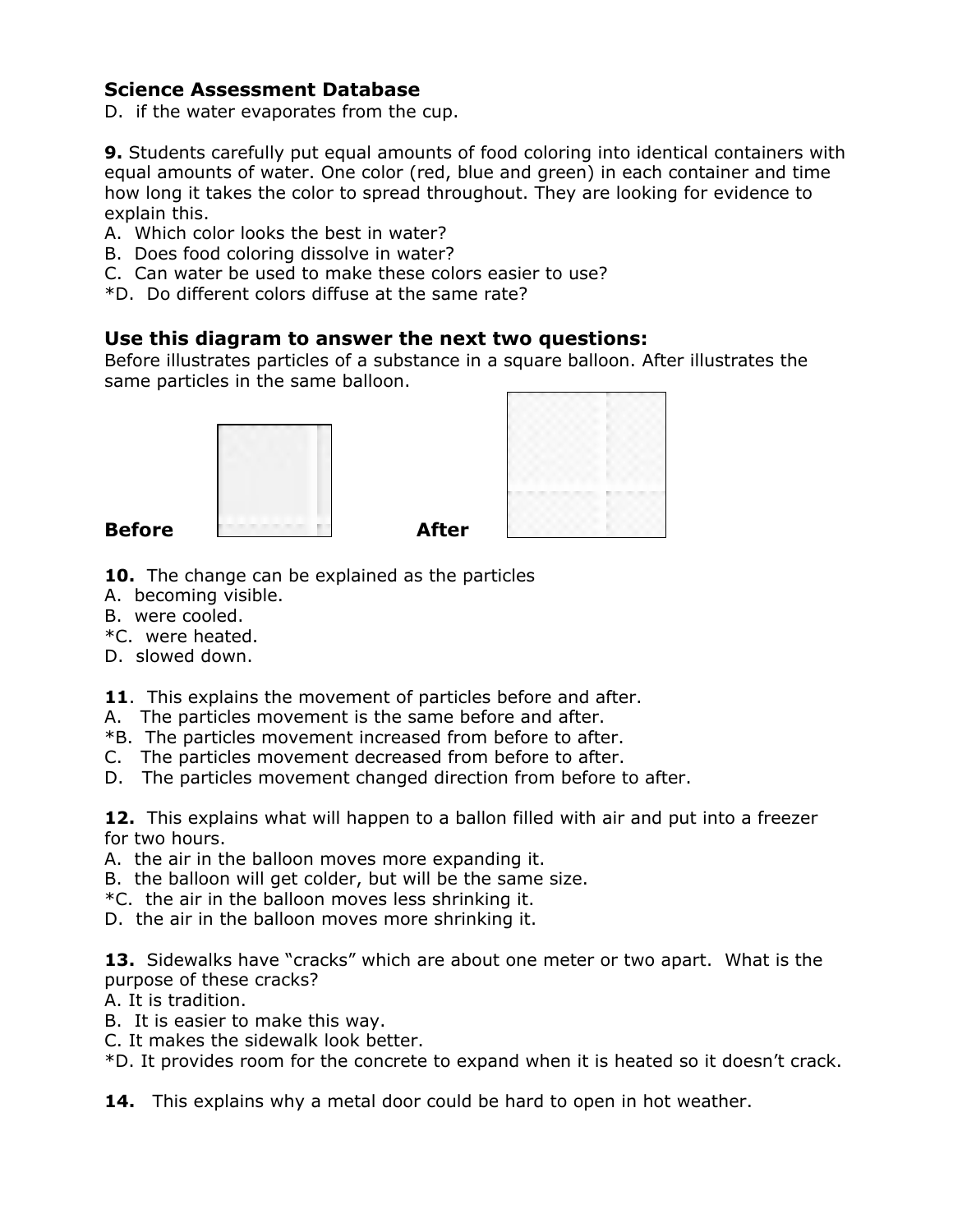\*A. The door and the frame expanded.

- B. The door and the frame contracted.
- C. The door contracted and the door frame expanded.
- D. The hinges are cooler than the air and moisture condenses on them.

**15.** This explains why window glass is made smaller than the frame in which it will be put.

- A. The smaller the glass the less it will cost the factory so they can increase profit.
- B. It makes it easier for a machine in the factory to put the glass into the frame without breaking it.
- C. It is impossible to cut glass to size with less than a cm of error.

\*D. The window glass can expand and contract with out breaking when the temperature changes.

## **Essay**

Use this chart to complete the next four problems.

| <b>State</b> | Distance between particles | <b>Speed of particles</b>                          | <b>Shape</b>                        |
|--------------|----------------------------|----------------------------------------------------|-------------------------------------|
| A            | Close together             | Vibrating in place                                 | Holds its own shape                 |
| B            | Farther apart              | Moving more freely,<br>lfaster                     | Takes the shape of its<br>container |
| C            | Farthest apart             | Moving most freely, Fills the container<br>fastest |                                     |

- **1.** This state describes a liquid.
- 2. If this substance was carbon dioxide, this state would be dry ice.

**3.** This is what you would expect to happen to the temperature of a substance that changed from A to C.

**4.** This is what happens to the volume of most substances as they go from A to C.

## **OR MORE OPEN**

Design a table to compare and contrast the solids, liquids and gasses. Your table should have at least 2 ways to describe the state.

| State  |  |
|--------|--|
| Solid  |  |
| Liquid |  |
| Gas    |  |

Pretend you are a particle of water that is being heated. Describe yourself as ice, water and water vapor. Be specific and scientifically accurate.

## **OR MORE OPEN**